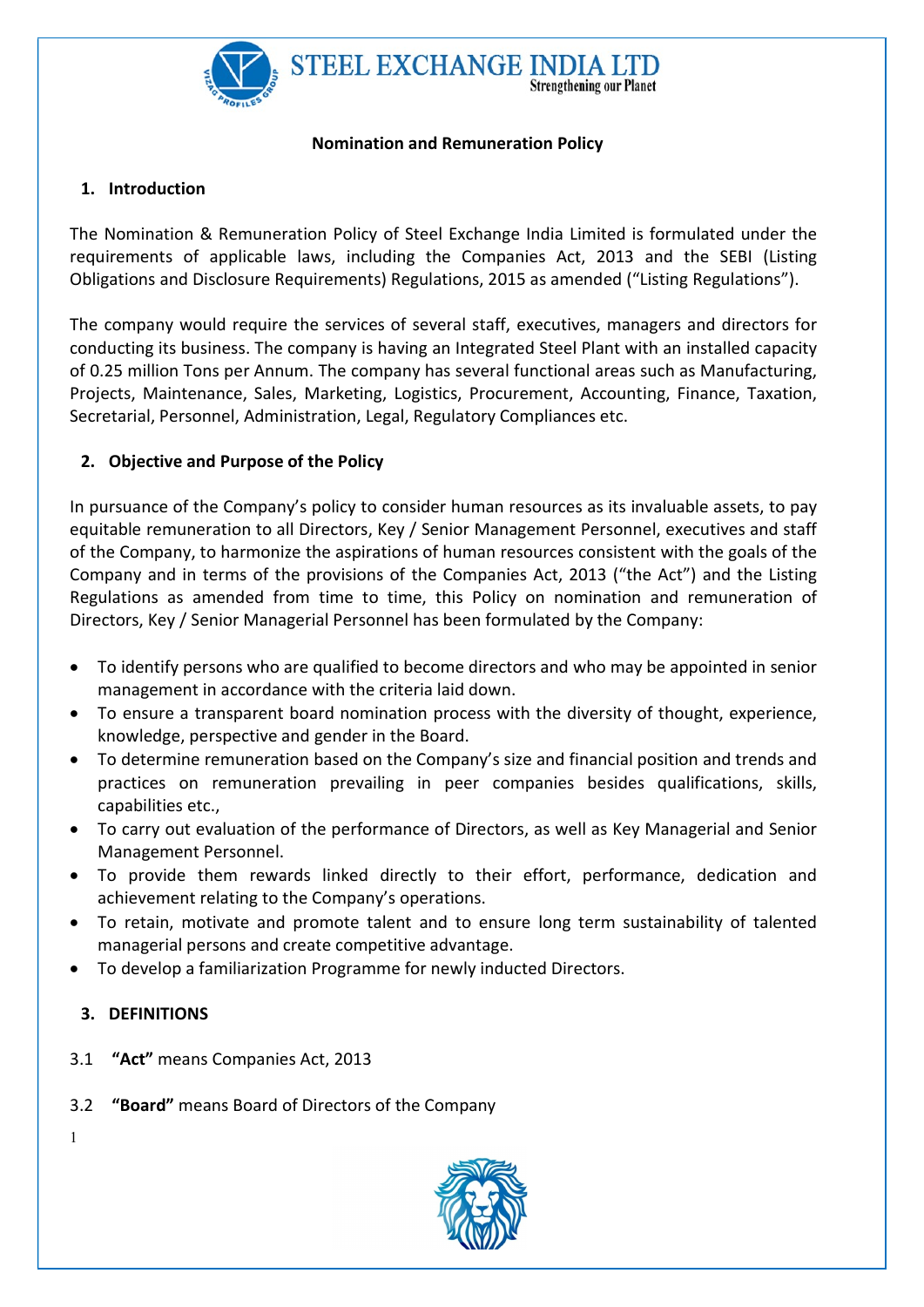

- 3.3 "Company" means Steel Exchange India Limited
- 3.4 "Independent Director" means a Director referred under provisions of Section 149 of the Companies Act, 2013 and the rules framed thereunder and as provided under the Listing Regulations as amended time to time.
- 3.5 "Key Managerial Personnel" / ("KMP") means
	- Chief Executive Officer or the Managing Director or the Manager;
	- Whole-time director:
	- Chief Financial Officer;
	- Company Secretary; and
	- such other officer as may be prescribed.
- 3.6 "Manager" means an individual, who subject to the superintendence, control and direction of the Board, has the management of the whole or substantially the whole of the affairs of a Company, and includes a director or any other person occupying the position of a manager, by whatever name called, whether a contract of service or not.
- 3.7 "Nomination and Remuneration Committee or Committee" means Committee of Board of Directors of the Company constituted under provisions of Listing Regulations and Companies Act, 2013.
- 3.8 "Policy" means "Nomination & Remuneration Policy"
- 3.9 "Remuneration" means any money or its equivalent given or passed to any person for services rendered by him and includes perquisites as defined under the Income Tax Act, 1961.
- 3.10 "Senior Management" means officers/personnel of the listed entity who are members of its core management team excluding board of directors and normally this shall comprise all members of management one level below the "chief executive officer/managing director/whole time director/manager (including chief executive officer/manager, in case they are not part of the board) and shall specifically include company secretary and chief financial officer.

## 4. Criteria for determining qualifications, positive attributes and independence of directors:

The Nomination and Remuneration Committee ('the Committee"), along with the Board, reviews on an annual basis, appropriate skills, characteristics and experience required of the Board as a whole and its individual members. The objective is to have a Board with diverse background and experience in business, government, academics, technology and in areas that are relevant for the

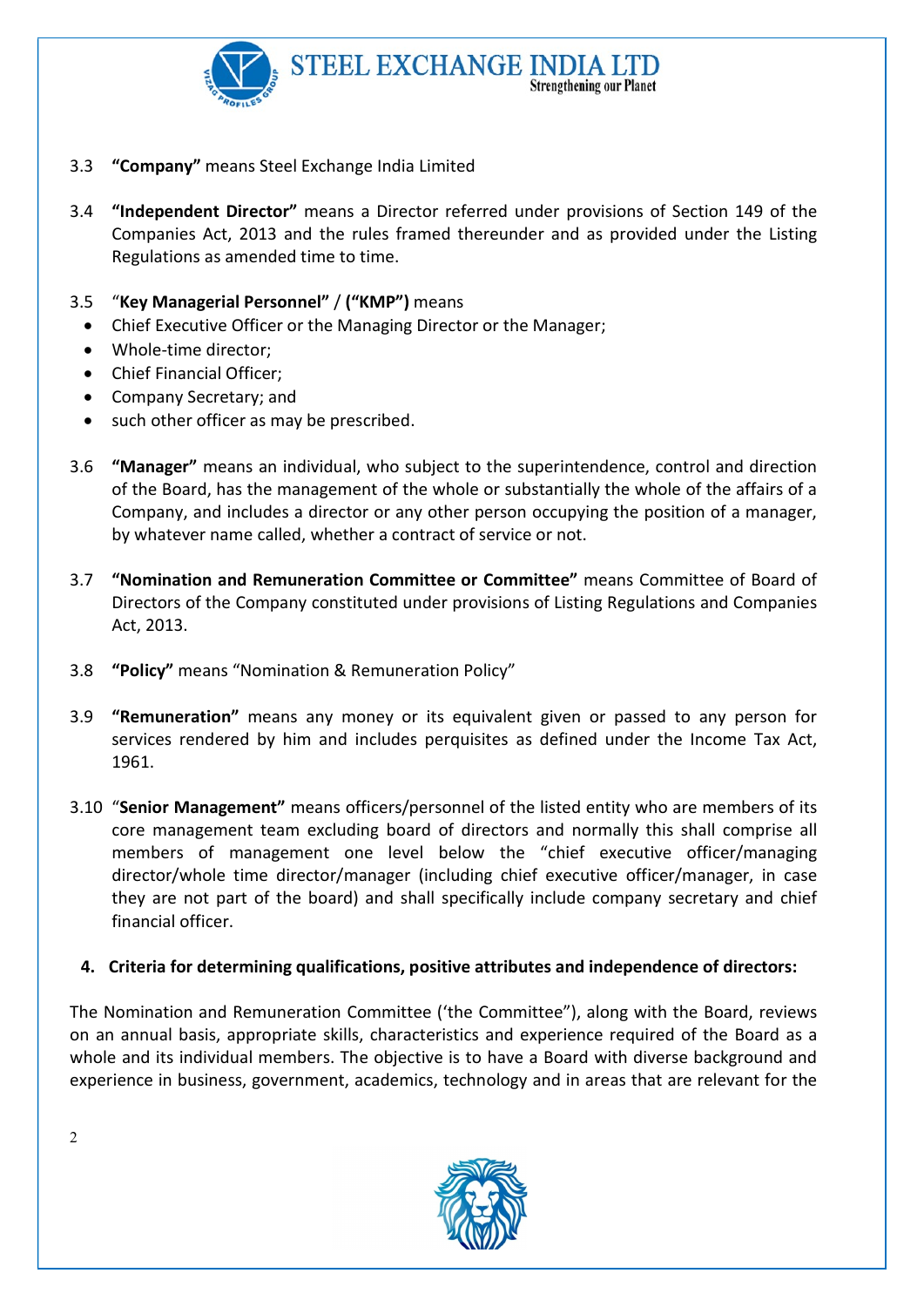

Company's operations and to ensure a transparent board nomination process with the diversity of thought, experience, knowledge, perspective and gender in the Board.

In addition, Directors must be willing to devote sufficient time and energy in carrying out their duties and responsibilities effectively. They must have the aptitude to critically evaluate management's working as part of a team in an environment of collegiality and trust.

- Should possess adequate qualification, knowledge, skills and experience for the position he / she is considered for appointment.
- The Committee has discretion to decide whether qualification, expertise and experience possessed by a person is sufficient / satisfactory for the concerned position.

#### Positive attributes:

- Possessing highest level of personal and professional ethics, integrity, values
- Willingness to learn and contribute
- Commitment and Compliances to various regulations
- Capability to make well informed and good decisions
- Ability to listen, to make critical assessment and judgment
- Having courage, openness, honesty and tact

## Independence of Directors:

Independence refers to the avoidance of being unduly influenced by a vested interest and to being free from any constraints that would prevent a correct course of action being taken. Members of the Board and key executives should be required to disclose to the board whether they, directly, indirectly or on behalf of third parties, have a material interest in any transaction or matter directly affecting the company.

The Board and top management should conduct themselves so as to meet the expectations of operational transparency to stakeholders while at the same time maintaining confidentiality of information in order to foster a culture for good decision- making.

The Nomination and remuneration Committee shall assess the independence of Directors at the time of appointment/ re-appointment. The Board shall assess the same annually by taking appropriate disclosure from the Directors. Independent Directors should satisfy the requirements of the Companies Act, 2013 and Regulation 17 of the Listing Regulations with respect to independence of directors. Independent Directors should be capable of exercising independent judgment to tasks where there is a potential for conflict of interest.

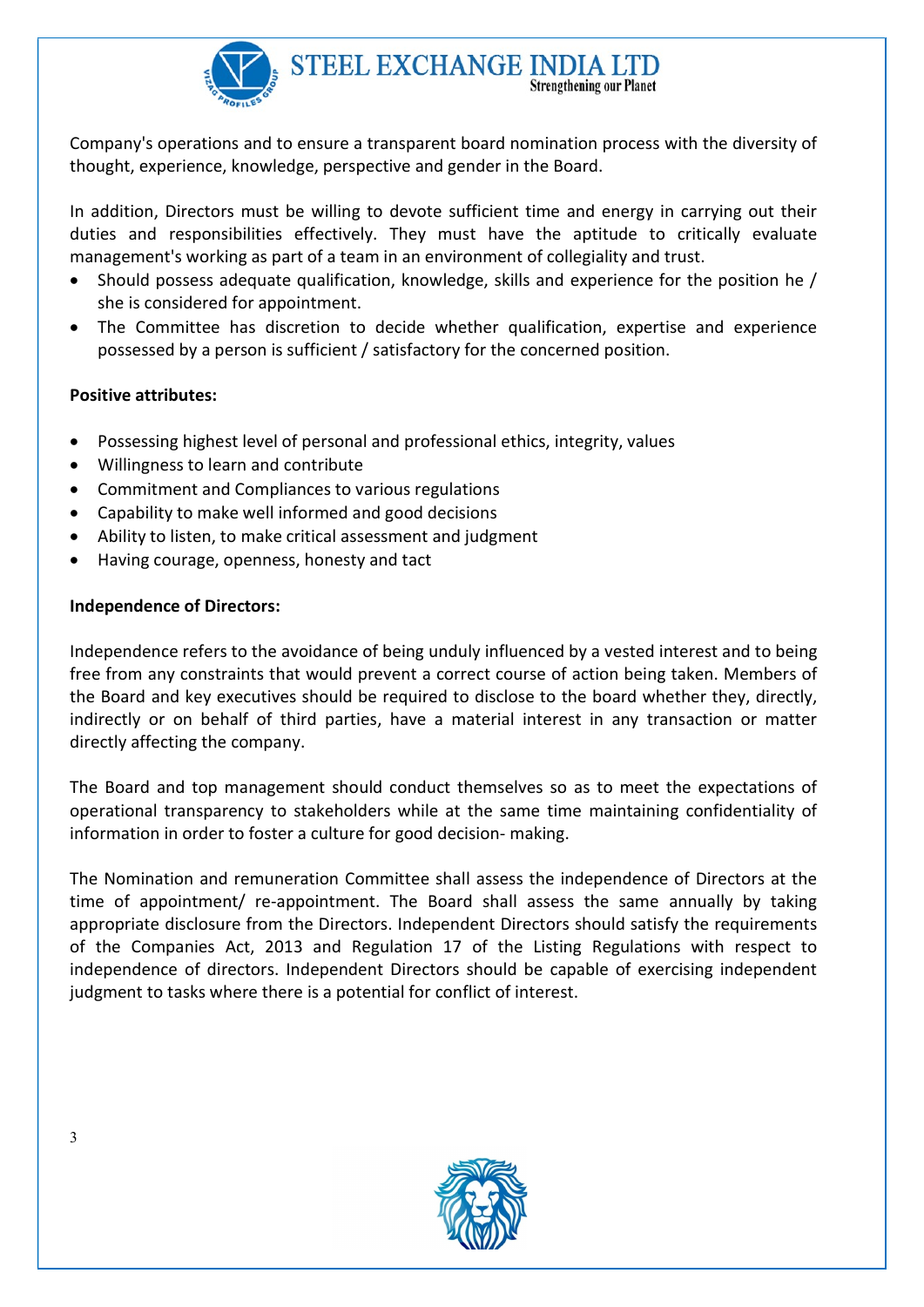

## 5. Policy for appointment and removal of Directors, KMP and Senior Management

## 5.1. Appointment criteria and qualifications:

- 5.1.1 The Committee shall identify and ascertain the integrity, qualification, expertise and experience of the person for appointment as Director, KMP or Senior Management Personnel and recommend his / her appointment to the Board.
- 5.1.2 The Committee shall consider the expertise of the director in managing significant risks that may directly or indirectly affect the organization. Examples include:
	- Regulatory and legal requirements
	- Concentrations (e.g., suppliers and customers)
	- Market and competitive trends
	- Financing and liquidity need
	- Financial exposures
	- Business Continuity
	- Organization reputation
	- Strategy execution
	- Management capabilities
	- Management override
	- Fraud control
	- Organization pressures, including "tone at the top"
- 5.1.3 The Company shall not appoint or continue the employment of any person as Managing Director, Whole-time Director or Manager who has attained the age of seventy years. Provided that the term of the person holding this position may be extended beyond the age of seventy years with the approval of shareholders by passing a special resolution.
- 5.1.4 The Company shall not appoint a person or continue the directorship of any person as a nonexecutive director who has attained the age of seventy-five years unless a special resolution is passed to that effect.
- 5.1.5 The Company should ensure that the person so appointed as Director/ Independent Director, KMP, Senior Management Personnel shall not be disqualified under the Companies Act, 2013, rules made there under, Listing Regulations or any other enactment for the time being in force.
- 5.1.6 The Director / Independent Director / Senior Management Personnel / KMP shall be appointed as per the procedure laid down under the provisions of the Companies Act, 2013, rules made thereunder, Listing Regulations or any other enactment for the time being in force.



 $\Delta$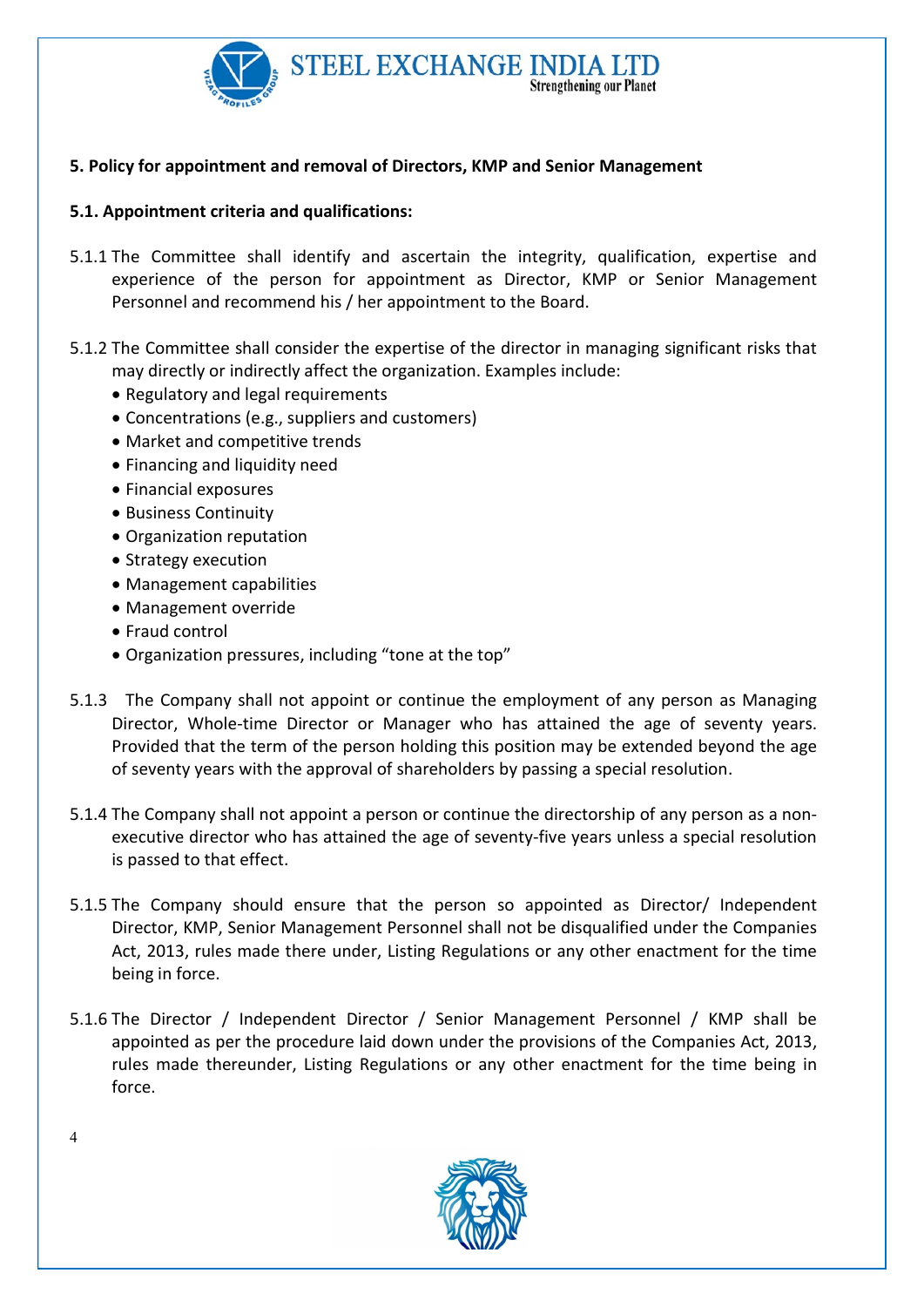

# 5.2. Term/ Tenure:

# 5.2.1. Managing Director/Whole-time Director/Manager:

The Company shall appoint or re-appoint any person as its Executive Chairman, Managing Director or Whole-time Director or Manager for a term not exceeding five years at a time. No reappointment shall be made earlier than one year before the expiry of term.

## 5.2.2. Independent Director:

An Independent Director shall hold office for a term up to five consecutive years on the Board of the Company and will be eligible for re-appointment on passing of a special resolution by the Company and disclosure of such appointment in the Board's report.

No Independent Director shall hold office for more than two consecutive terms, but such Independent Director shall be eligible for appointment after expiry of three years of ceasing to become an Independent Director. Provided that an Independent Director shall not, during the said period of three years, be appointed in or be associated with the Company in any other capacity, either directly or indirectly.

At the time of appointment of Independent Director, it should be ensured that number of Boards on which such Independent Director serves is restricted to seven listed companies as an Independent Director and three listed companies as an Independent Director in case such person is serving as a Whole-time Director of a listed company or such other number as may be prescribed under the Act.

The company shall familiarize the independent directors with the company, including their roles, rights, responsibilities in the company, nature of the industry in which the company operates, business model of the company, etc., through various programs.

## 5.2.3. Evaluation:

The Committee shall carry out evaluation of performance of every Director, KMP and Senior Management Personnel at regular intervals (half-yearly/yearly).

## 5.2.4. Removal:

Due to reasons for any disqualification mentioned in the Act or under any other applicable Act, rules and regulations thereunder, the Committee may recommend, to the Board with reasons recorded in writing, removal of a Director, KMP or Senior Management Personnel subject to the provisions and compliance of the said Act, rules and regulations.

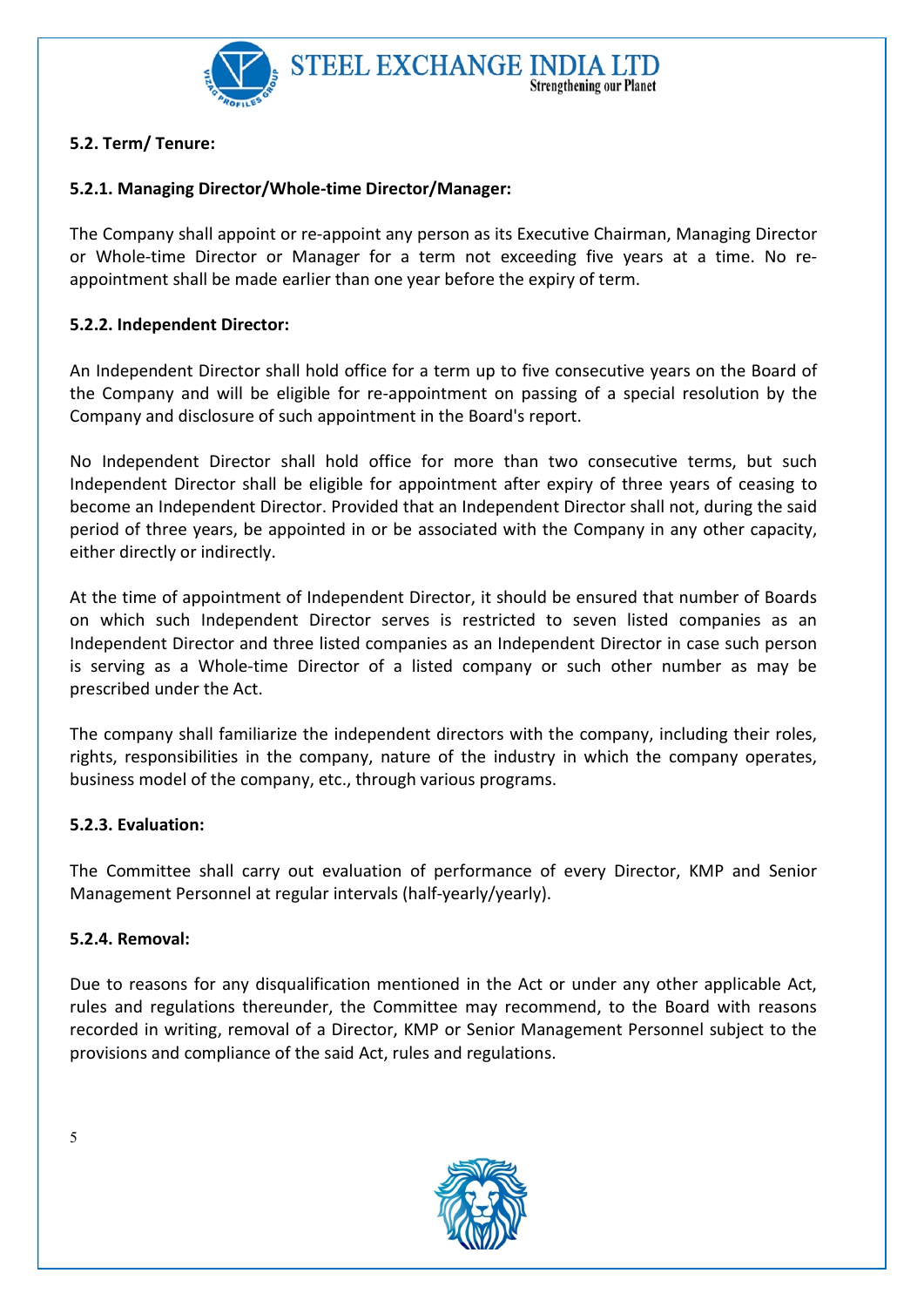

### 5.2.5. Retirement:

The Director, KMP and Senior Management Personnel shall retire as per the applicable provisions of the Act and the prevailing policy of the Company. However, the Board will have the discretion to retain the services of any Director, KMP, Senior Management Personnel in any capacity even after attaining the retirement age, for the benefit of the Company.

#### 6. Policy on Remuneration of Directors, Key Managerial Personnel and other employees

#### 6.1. APPLICABILITY:

This Remuneration Policy shall continue to guide all future employment of Directors, Company's Senior Management including Key Managerial Personnel and other employees.

Any deviation from the policy can be undertaken only with the approval of the Board of Directors, subject to the prior/post approval of the shareholders of the Company and the Central Government, wherever required.

#### 7. POLICY:

#### 7.1. General:

The remuneration policy provides a framework for remuneration paid to the members of the Board of Directors ("Board"), Key Managerial Personnel ("KMP") and the Senior Management Personnel ("SMP"), executives and other employees of the Company.

- 7.1.1 The remuneration to the Whole-time Directors, KMPs and Senior Management Personnel will be determined by the Nomination and Remuneration Committee ("the Committee") and recommended to the Board for approval. The remuneration shall be subject to approval of the shareholders of the Company and the Central Government, wherever required.
- 7.1.2 The remuneration and commission to be paid to the Whole-time Director shall be within the percentage/ slabs/ceiling/ conditions as laid down in the Articles of Association of the Company and as per the provisions of the Act.
- 7.1.3 Increments and/or revision to the existing remuneration/ compensation structure may be recommended by the Committee to the Board which should be within the slabs/ ceiling/ approved by the Shareholders in the case of Whole-time Directors.
- 7.1.4 Where any insurance is taken by the Company on behalf of its Whole-time Director, Chief Executive Officer, Chief Financial Officer, the Company Secretary and any other employees for indemnifying them against any liability, the premium paid on such insurance shall not be treated as part of the remuneration payable to any such personnel. Provided that if such

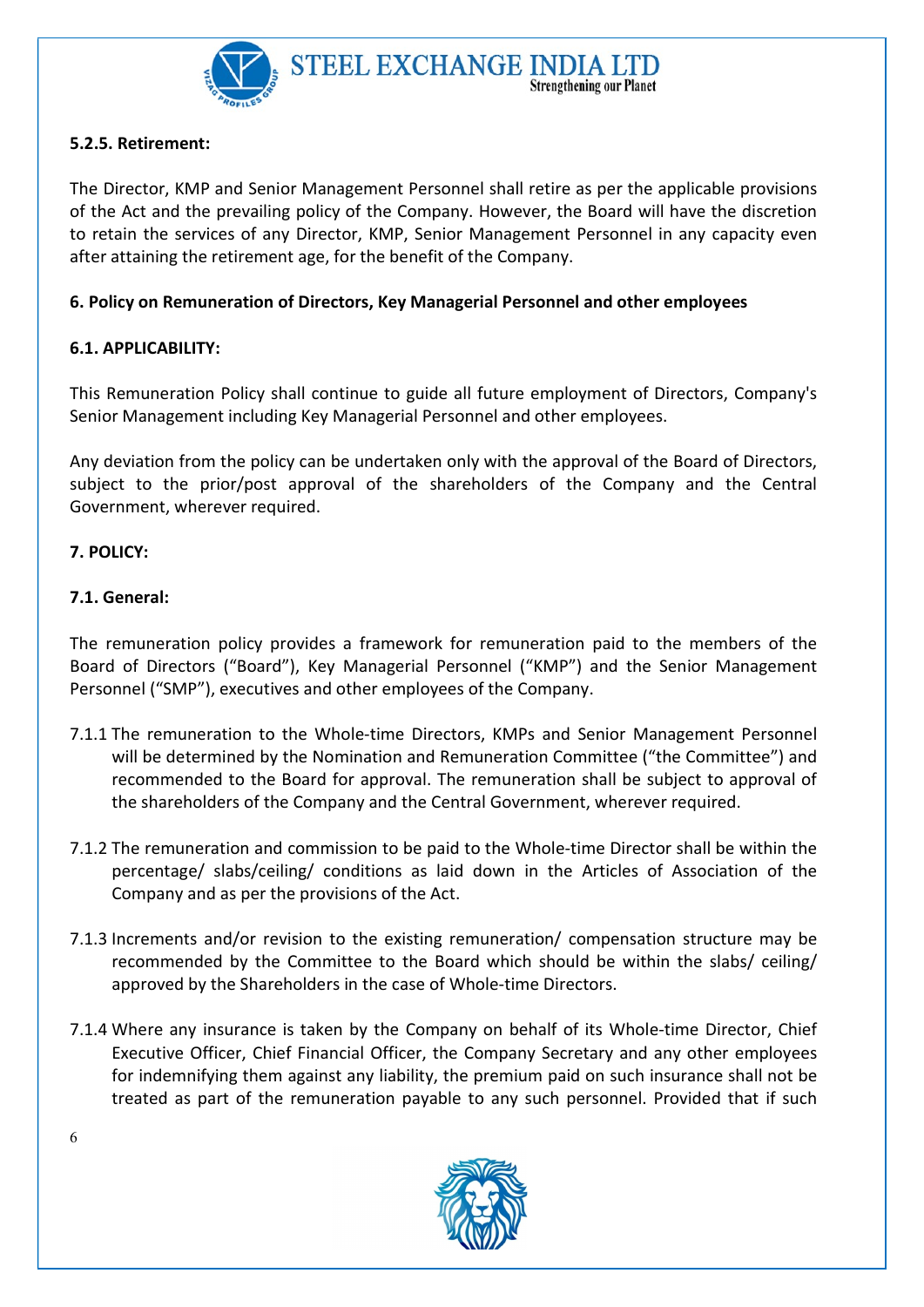

person is proved to be guilty, the premium paid on such insurance shall be treated as part of the remuneration.

## 7.2. Remuneration to Whole-time / Executive / Managing Director:

The term of office and remuneration of Whole-time Directors are subject to the approval of the Board of Directors, shareholders and the limits laid down under the Companies Act from time to time.

a) Fixed pay:

The Whole-time Directors, KMP and Senior Management Personnel shall be eligible for a monthly remuneration as may be approved by the Board on the recommendation of the Committee.

b) Perquisites, Allowances and other benefits:

In addition to the fixed pay, they shall also be eligible for any perquisites and allowances including company's contribution to Provident Fund, Pension Scheme, Superannuation fund, Rent Free Furnished Accommodation or House Rent Allowance in lieu thereof, Medical expenses, Mediclaim/Personal accident insurance, club fees, ex-gratia, Rewards, Incentives, Gratuity and other retirement benefits etc., as may be decided and approved by the Board/ the Person authorized by the Board on the recommendation of the Committee; within the overall limits as approved by the shareholders and Central Government, wherever required.

c) Minimum Remuneration:

If, in any financial year, the Company has no profits or its profits are inadequate, the Company shall pay remuneration to its Whole-time Director in accordance with the provisions of Schedule V of the Act and if it is not able to comply with such provisions, with the previous approval of the Central Government.

d) Provisions for excess remuneration:

If any Whole-time Director draws or receives, directly or indirectly by way of remuneration any such sums in excess of the limits prescribed under the Act or without the prior sanction of the Central Government, where required, he / she shall refund such sums to the Company and until such sum is refunded, hold it in trust for the Company. The Company shall not waive recovery of such sum refundable to it unless permitted by the Central Government.

## 7.3. Remuneration to Non- Executive / Independent Director:

a) Sitting Fees:

The Non- Executive / Independent Director may receive remuneration by way of fees for attending meetings of Board or Committee thereof as approved by the Board. Provided that the amount of such fees shall not exceed Rs. One Lakh per meeting of the Board or Committee or such amount as may be prescribed by the Central Government from time to time

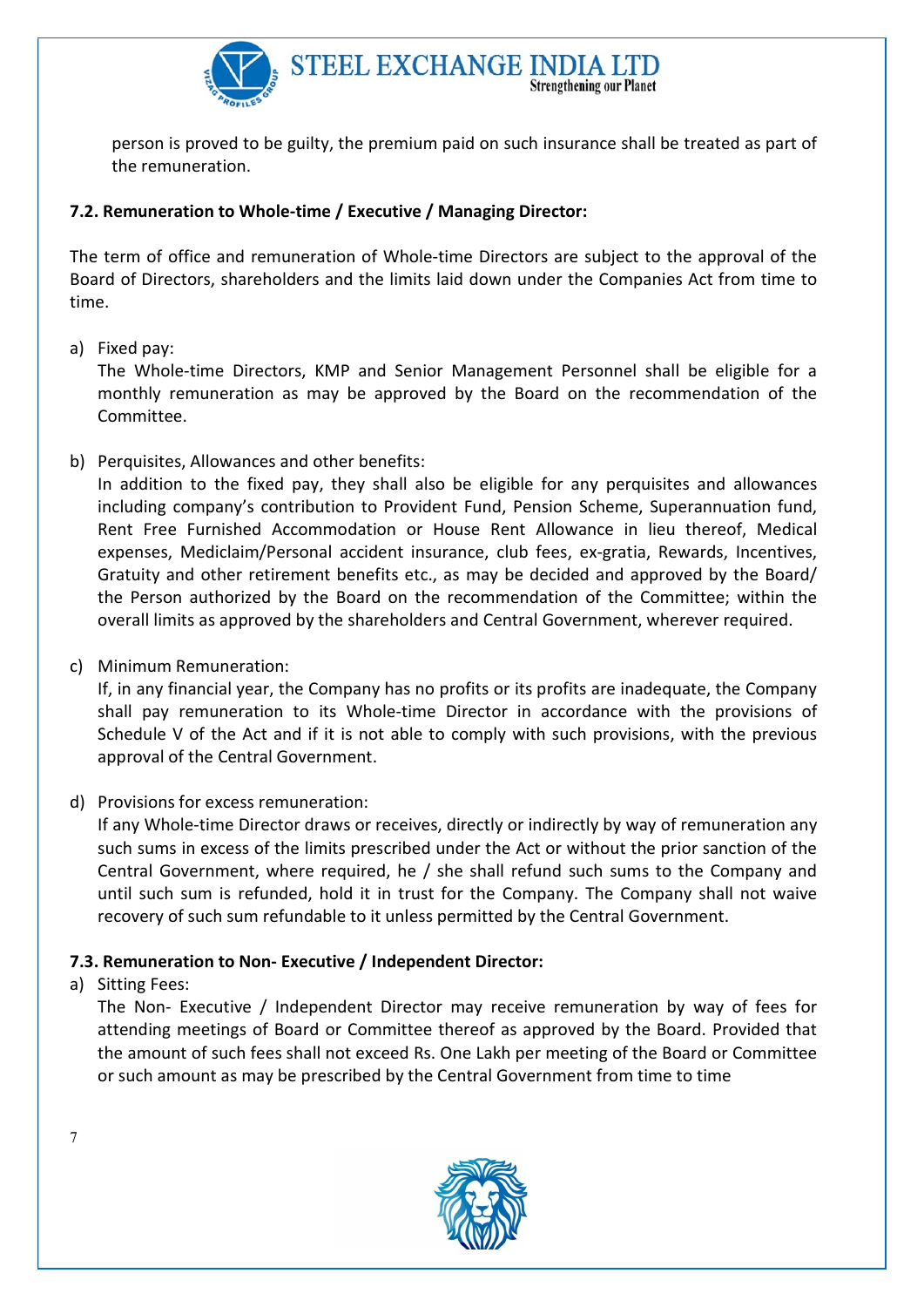

#### b) Remuneration:

The Non-executive / Independent directors may receive remuneration by way of fees for attending meetings of the Board/committee thereof or for any other purpose whatsoever as may be decided by the Board and reimbursement of expenses for participation in the Board and the other meetings and profit related commission as may be approved by the members and subject to the slabs and conditions mentioned in the Articles of Association of the Company and the Act.

c) Stock Options:

An Independent Director shall not be entitled to any stock option of the Company.

#### 7.4. Remuneration to KMP and Senior Management Personnel:

Appointment of KMP & Senior Management Personnel (one level below the Board) and cessation of their service are subject to the approval of the Nomination & Remuneration Committee and the Board of Directors. Remuneration of KMP and other senior management personnel is approved by the Chairman & Managing Director (CMD) on the recommendation of the Management, and any Committee of the Board as may be required, broadly based on the Remuneration Policy. Total remuneration broadly comprises of:

a) Fixed pay:

The KMP and Senior Management Personnel shall be eligible for a monthly remuneration as may be approved by the Board on the recommendation of the Committee.

b) Perquisites, Allowances and other benefits:

Perquisites and allowances such as contribution to PF, pension, superannuation fund, medical expenses, Mediclaim/personal accident insurance, gratuity, etc., as per the rules of the Company.

c) Motivation /Reward:

A performance appraisal is carried out periodically and promotion / revision / increment/ reward/ incentives / ex-gratia are approved by the Chairman and Managing Director, based on the appraisal and recommendation of the Management as per the company's policies and practices.

d) Severance payments:

In accordance with terms of employment and applicable statutory requirements, if any.